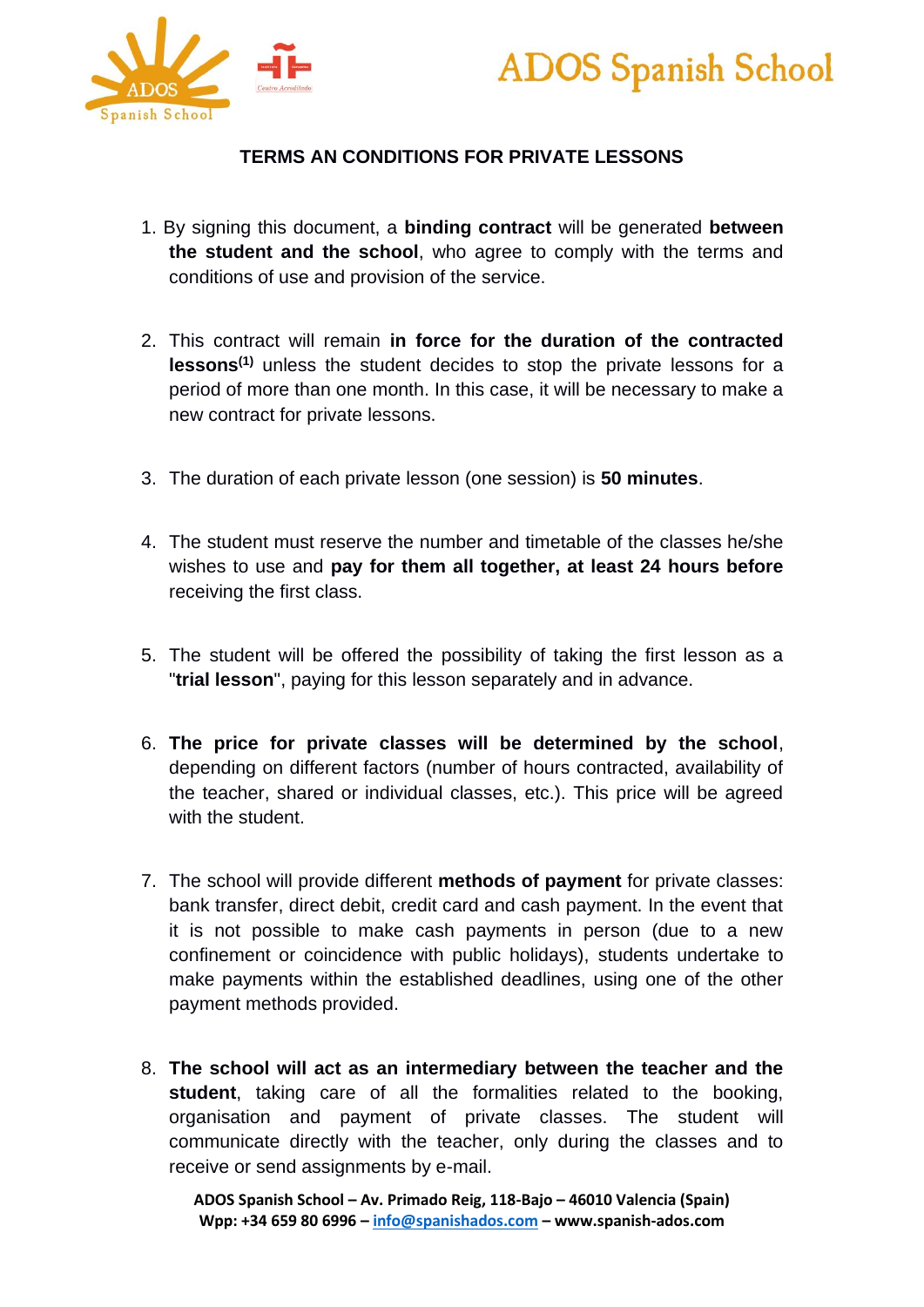



- 9. **Private classes may be shared** if the students so wish. The price of the classes per hour per student will be reduced according to the number of people sharing the private classes. In order to share private classes, it will be necessary that the students have a **similar level and common objectives**, to guarantee a good use of the classes by each one of them.
- 10.In the case of shared classes, **the non-attendance** of any of the students **does not exempt said student from the payment** of the corresponding amount for said class.
- 11.The student must inform the teacher of his/her **expectations and objectives to be achieved during the private classes**, so that the teacher can design the classes and prepare the material that best suits the student's needs.
- 12.**Private lessons cannot be booked on weekends, public holidays or during holiday periods**. It will be necessary to adjust to the opening calendar of the school.
- 13.It will be possible to **postpone a booked class**, as long as at least **24 hours notice** is given. The student will have a period of **one calendar month** (from the date initially booked for the class), to agree a new date that fits the availability of the teacher and make use of the postponed class. After that month, the user will have lost the right to make up the class.
- 14.If the student cannot make use of a reserved class and **communicates this with less than 24 hours notice, the class will be lost** and will be counted as received, in order to prevent the teacher from losing the working time reserved for that student. It will only be possible to make up a class cancelled with less than 24 hours' notice, on presentation of an official medical certificate or similar.
- 15.**No refunds will be made for private classes booked**, unless the school or the teacher has to cancel the classes due to force majeure and it is impossible to find a new date to make them up.